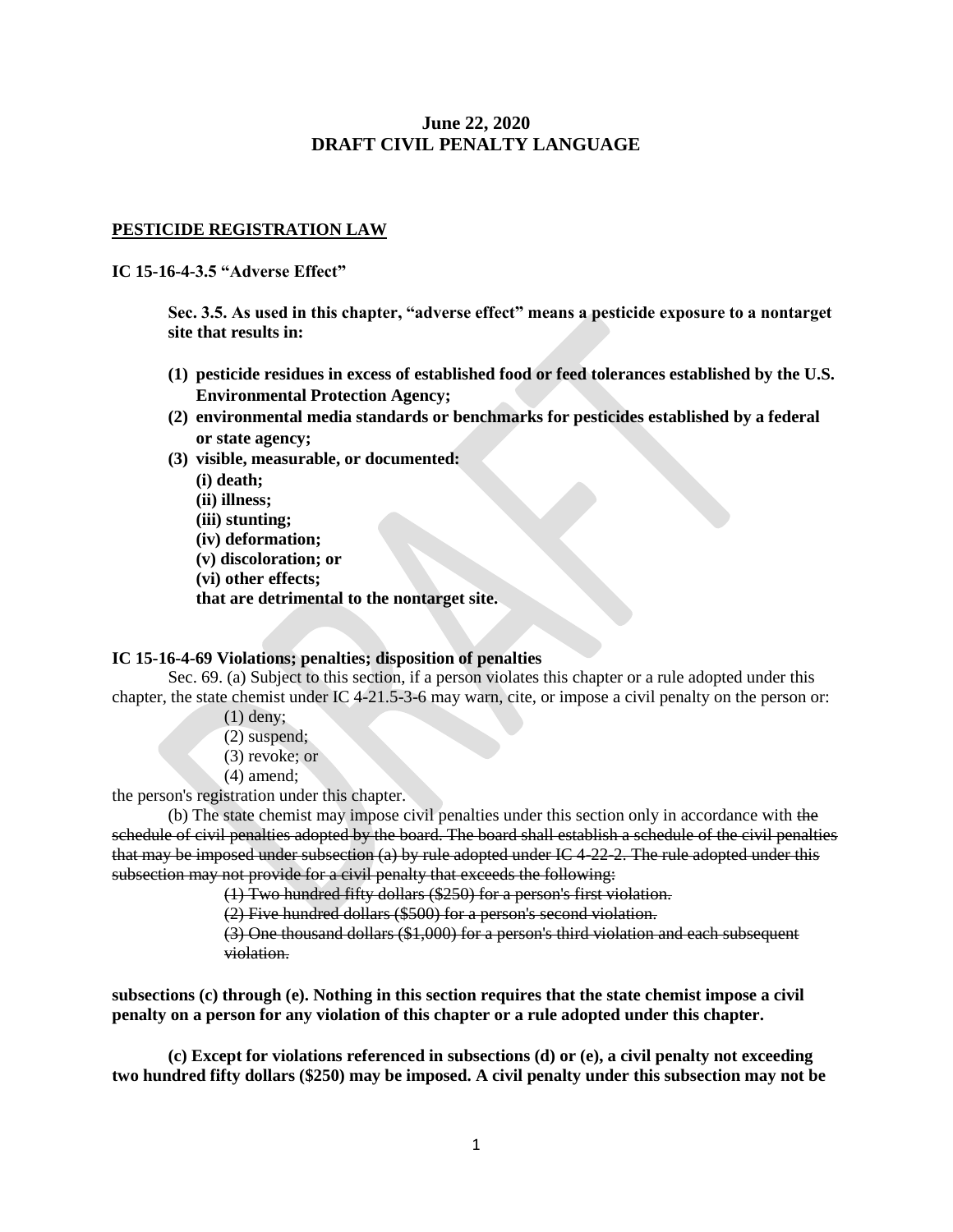**imposed unless a warning for violation has previously been issued to the person for the same violation within the previous five (5) years.**

**(d) A civil penalty not exceeding five hundred dollars (\$500) may be imposed for each of the following violations:**

> **(1) IC 15-16-4-57(1) or IC 15-16-4-66(1), unknowingly produce, distribute, display, sell, offer for sale, or transport a nonregistered pesticide product.**

> **(2) IC 15-16-4-57(2), produce, distribute, display, sell, offer for sale, or transport a pesticide product with labeling claims or directions for use different from that registered.**

> **(3) IC 15-16-4-57(3), produce, distribute, display, sell, offer for sale, or transport a pesticide product with composition different from that registered.**

> **(4) IC 15-16-4-57(4), produce, distribute, display, sell, offer for sale, or transport a pesticide product with incomplete or illegible label or in a container other than manufacturer's immediate, unbroken, and approved or authorized container.**

**(5) IC 15-16-4-57(5), IC 15-16-4-66(2), or IC 15-16-4-66(3), produce, distribute, display, sell, offer for sale, or transport an adulterated or misbranded pesticide product.**

**(6) 355 IAC 5-4-1(a), store a minibulk pesticide storage container outside of secondary containment.** 

**(7) 357 IAC 1-3-3, unknowingly distribute a restricted use pesticide without a dealer registration.**

**(e) A civil penalty of one thousand dollars (\$1000) may be imposed for each of the following violations:**

> **(1) IC 15-16-4-57(1) or IC 15-16-4-66(1), knowingly produce, distribute, display, sell, offer for sale, or transport a nonregistered pesticide product.**

**(2) IC 15-16-4-57(9), produce, distribute, sell, offer for sale, or transport a pesticide that violates the Federal Insecticide, Fungicide, and Rodenticide Act (U.S.C. 136 et seq.) or regulations adopted under the Act.** 

**(3) IC 15-16-4-59(6), after notice, refuse to comply with this chapter, the rules adopted under these chapters, or any lawful written order of the state chemist or board**.

**(4) IC 15-16-4-67 or IC 15-16-4-68, produce, handle, transport, store, display, dispose, or distribute a pesticide product or pesticide product container in a manner that may endanger or cause injury to humans, beneficial vegetation, crops, livestock, wildlife, beneficial insects, the environment, food, feed, or other associated products.**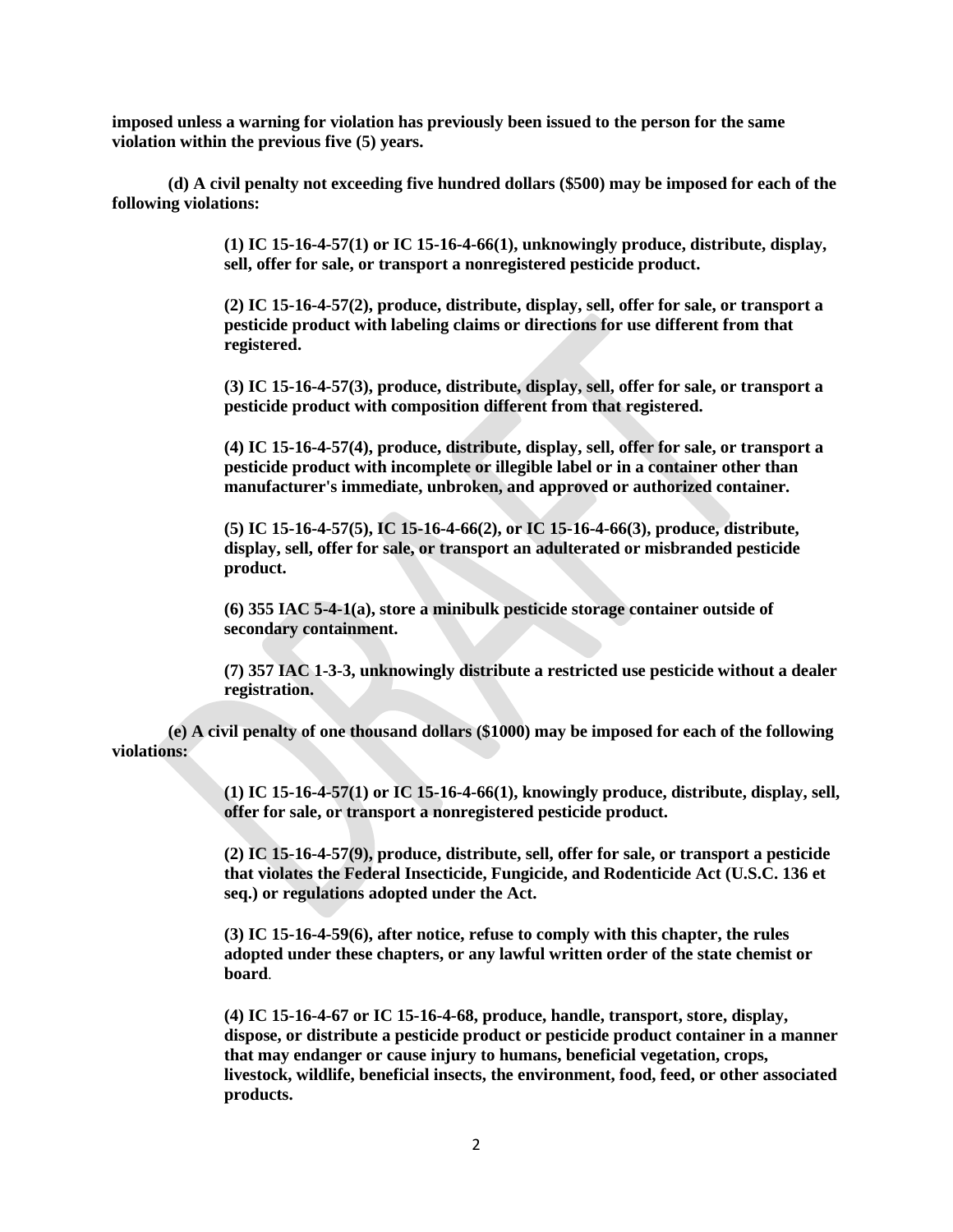**(5) IC 15-16-4-73(c), sell, use, or remove without written permission from the state chemist or by a court order a pesticide product placed under a stop sale, use, or removal order by the state chemist.**

**(6) IC 15-16-4-77, recklessly, knowingly, or intentionally impede or prevent the state chemist or the state chemist's agent in the performance of the state chemist's duty.**

**(7) 355 IAC 5-4-1(a), except for minibulk storage container, store a bulk pesticide storage container outside of secondary containment.**

**(8) 357 IAC 1-3-2, distribute a restricted use pesticide to a noncertified user.**

**(9) 357 IAC 1-3-3, knowingly distribute a restricted use pesticide without a dealer registration.**

**(f) The amount of the civil penalty for any of the violations listed in subsection (e) may not be adjusted by the state chemist. The amount of the civil penalty for any of the violations listed in subsection (c) or (d) may be adjusted downward from the maximum to account for any of the following mitigating actions taken by the person responsible for the violation.**

> **(1) Cooperation with the state chemist during the investigation or inspection process (20%).**

**(2) Corrective action to prevent future similar violations (20%).**

**(3) Remedial action to compensate a victim for adverse effects that resulted from the violation (20%).**

 $\left(\frac{e}{f}\right)$  (g) A proceeding under IC 4-21.5-3 that involves the imposition of a civil penalty may be consolidated with any other proceeding commenced under IC 4-21.5 to enforce this chapter or the rules adopted under this chapter.

(d) **(h)** Money collected for civil penalties imposed under this section shall be credited to the office of Purdue pesticide programs. The money may be used only to provide education about pesticides. *As added by P.L.2-2008, SEC.7. Amended by P.L.91-2020, SEC.11.*

#### **USE & APPLICATION LAW**

**IC 15-16-5-0.5 "Adverse Effect"**

**Sec. 0.5. As used in this chapter, "adverse effect" has the meaning set forth in IC 15-16-4-3.5.**

## **IC 15-16-5-66 Violations; civil penalties; disposition of penalties**

Sec. 66. (a) The state chemist may impose civil penalties under this section only in accordance with the schedule of civil penalties adopted by the board. **subsections (b) through (d). Nothing in this section requires that the state chemist impose a civil penalty on a person for any violation of this chapter or a rule adopted under this chapter.**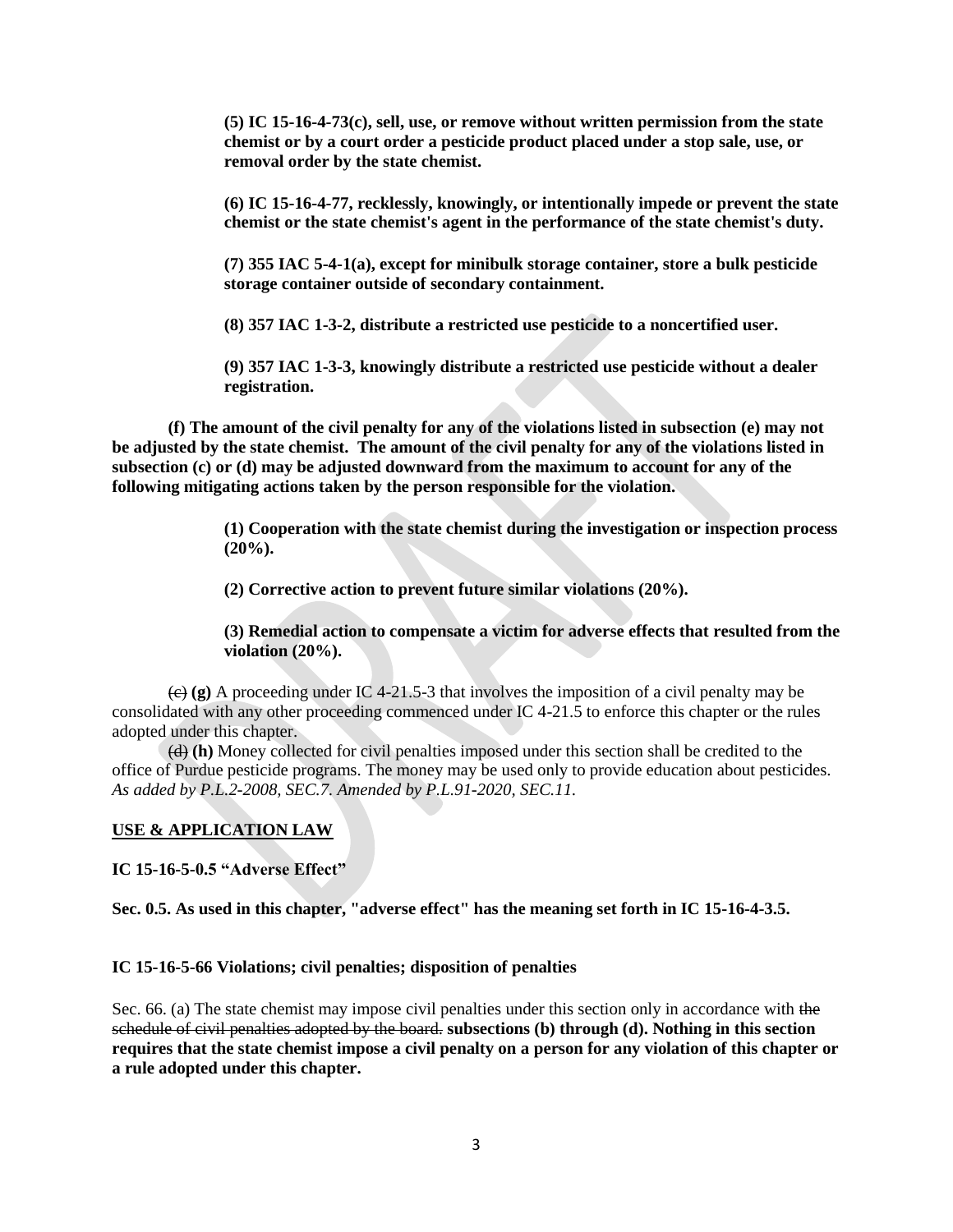(b) The board shall establish a schedule of civil penalties that may be imposed under section 65 of this chapter by rule adopted under IC 4-22-2. The rule adopted under this subsection may not provide for a civil penalty that exceeds the following:

> (1) For a violation committed by a person who is required to be certified as a private applicator, one hundred dollars (\$100).

> $(2)$  For a violation by a person who is not described in subdivision  $(1)$ , the following: (A) Two hundred fifty dollars (\$250) for a person's first violation.

(B) Five hundred dollars (\$500) for a person's second violation.

(C) One thousand dollars (\$1,000) for a person's third violation and each subsequent violation.

**(b) Except for violations referenced in subsections (c) or (d), a civil penalty not exceeding two hundred fifty dollars (\$250) may be imposed. A civil penalty under this subsection may not be imposed unless a warning for violation has previously been issued to the person for the same violation within the previous five (5) years.**

**(c) A civil penalty not exceeding five hundred dollars (\$500) may be imposed for each of the following violations:**

> **(1) IC 15-16-5-65(2), recommend, use, or supervise the use of a nonrestricted general use pesticide product in a manner inconsistent with its labeling and resulting in an adverse effect.**

**(2) IC 15-16-5-65(7), after written notice, neglect to keep and maintain the records required by IC 15-16-5.**

**(3) IC 15-16-5-65(8), make false records, invoices, or reports.**

**(4) IC 15-16-5-65(9), unknowingly engage in or profess to engage in the business of using a pesticide or any other product regulated under this chapter or by rules adopted under this chapter or making a diagnostic inspection to determine infestations of a wood destroying pest for hire on the property of another without having a pesticide business license issued by the state chemist.**

**(5) IC 15-16-5-65(10), unknowingly use a restricted use pesticide without having an applicator, who is licensed or permitted under IC 15-16-5, in direct supervision.**

**(6) IC 15-16-5-65(12), after written notice, neglect to comply with any limitations or restrictions on or in a duly issued license, permit, registration, or certification.**

**(7) IC 15-16-5-65(14), make false or misleading statements during or after an inspection concerning any infestation or infection of pests**.

**(8) IC 15-16-5-65(16), knowingly purchase or use a pesticide product that was not registered under IC 15-16-4.**

**(9) 357 IAC 1-12-2, apply a nonrestricted general use pesticide in a manner that allows it to drift from the target site in sufficient quantity to cause an adverse effect to a nontarget site.**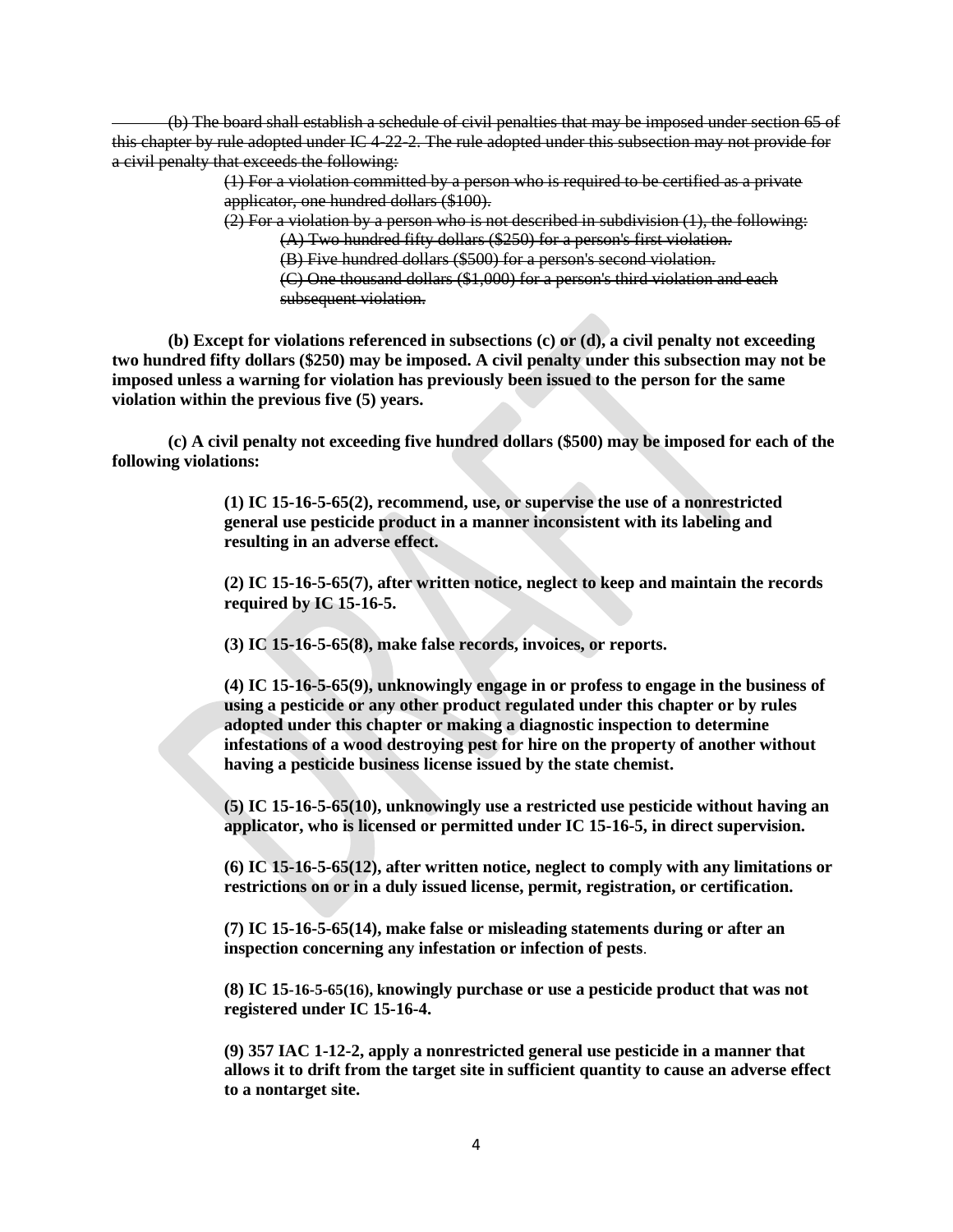**(d) A civil penalty not exceeding one thousand dollars (\$1000) may be imposed for each of the following violations:**

> **(1) IC 15-16-5-64, produce, transport, store, handle, or dispose, or of any pesticide product or pesticide product container in a manner that may cause injury to humans, beneficial vegetation, crops, livestock, wildlife, or beneficial insects, or pollute any waterway in a manner harmful to any wildlife in a waterway.**

**(2) IC 15-16-5-65(2), recommend, use, or supervise the use of a restricted use pesticide product in a manner inconsistent with its labeling and resulting in an adverse effect.**

**(3) IC 15-16-5-65(5), operate in a careless or negligent manner.**

**(4) IC 15-16-5-65(6), after written notice, refuse to comply with this chapter or rules adopted under this chapter, or any lawful order of the state chemist or board.**

**(5) IC 15-16-5-65(7), refuse to keep and maintain the records required by IC 15-16-5 or to make reports and supply information when required or requested by the state chemist in the course of an investigation or inspection.**

**(6) IC 15-16-5-65(8), intentionally make fraudulent records, invoices, or reports.**

**(7) IC 15-16-5-65(9) knowingly engage in or profess to engage in the business of using a pesticide or any other product regulated under IC 15-16-5 or by rules adopted under IC 15-16-5 or making a diagnostic inspection to determine infestations of a wood destroying pest for hire on the property of another without having a pesticide business license issued by the state chemist.**

**(8) IC 15-16-5-65(10), knowingly use a restricted use pesticide without having an applicator, who is licensed or permitted under IC 15-16-5, in direct supervision.**

**(9) IC 15-16-5-65(11), use fraud or misrepresentation in making an application for, or renewal of, a license, permit, registration, or certification.**

**(10) IC 15-16-5-65(12),** r**efuse to comply with any limitations or restrictions on or in a duly issued license, permit, registration, or certification.**

**(11) IC 15-16-5-65(13), aid or abet a person to evade this chapter, conspire with a person to evade this chapter, or allow a license, permit, registration, or certification to be used by another person.**

**(12) IC 15-16-5-65(15), impersonate any federal, state, county, or city inspector, investigator, or official.** 

**(13) IC 15-16-5-65(18), intentionally alter a duly issued license, permit, registration, or certification.**